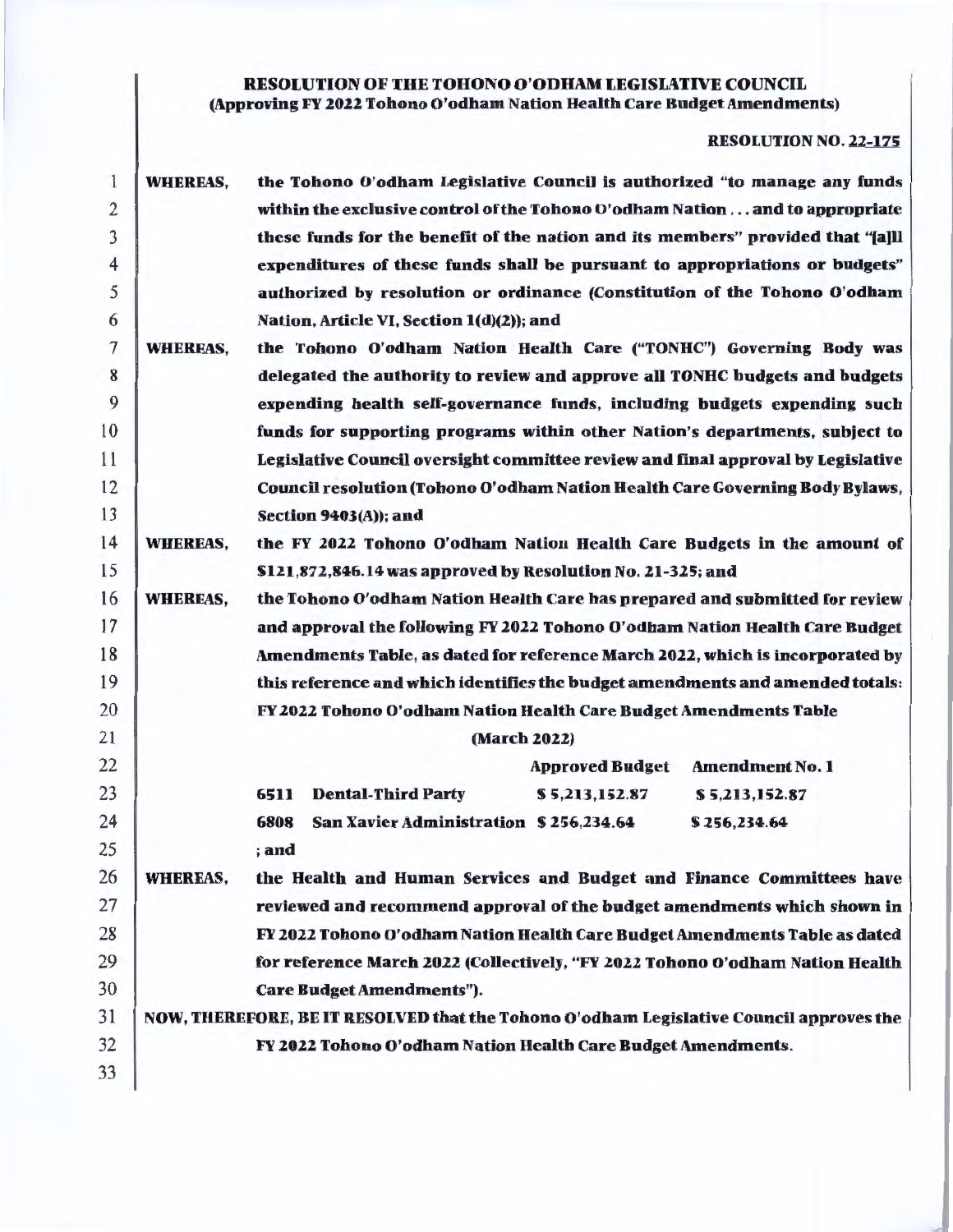RESOLUTION NO. 22-175

 $\mathbf{1}$ 

(Approving FY 2022 Tohono O'odham Nation Health Care Budget Amendments) Page2of3

BE IT FINALLY RESOLVED by the Tohono O'odham Legislative Council that the Tohono O'odham Nation chairperson or any designated official is authorized to administer and expend the FY 2022 Tohono O'odham Nation Health Care Budgets as amended, provided that any amendments or modifications shall be submitted for prior approval by the Tohono O'odham Legislative Council.

The foregoing Resolution was passed by the Tohono O'odham Legislative Council on the  $11<sup>TH</sup>$ day of MAY, 2022 at a meeting at which a quorum was present with a vote of 3,218.0 FOR; -0-AGAINST; [01] NOT VOTING; and [01] ABSENT, pursuant to the powers vested in the Council by, Article VI, Section 1(d)(2)and(3) of the Constitution of the Tohono O'odham Nation, adopted by the Tohono O'odham Nation on January 18, 1986; and approved by the Acting Deputy Assistant Secretary - Indian Affairs (Operations) on March 6, 1986, pursuant to Section 16 of the Act of June 18, 1934 (48 Stat.984).

'ODHAM LEGISLATIVE COUNCIL

day of , 2022

Finoth<br>TL<br>CHuwelleler<br>Wilson, Legislative Secretary

Evonne Wilson, Legislative Secretary

 $_i$  day of  $\frac{\gamma\gamma_{\mu\mu}}{\gamma}$ , 2022

Said Resolution was submitted for approval to the office of the Chairman of the Tohono O'odham Nation on the  $12$  day of  $M/dn/$ , 2022 at  $3/4$  i o'clock,  $p$  .m., pursuant to the provisions of Section 5 of Article VII of the Constitution and will become effective upon his approval or upon his failure to either approve or disapprove it within 48 hours of submittal.

TOHONO O'ODHAM LEGISLATIVE COUNCIL

 $12$  day of  $M_{\phi}$  . 202 on the  $\sqrt{2}$  day of  $\sqrt{2}$ , 2022

at  $5:45$  o'clock,  $\Box$  .m

TOHONO O' NEDNORruS. JR., CHAIRMAN

**[A] APPROVED** 

( ) DISAPPROVED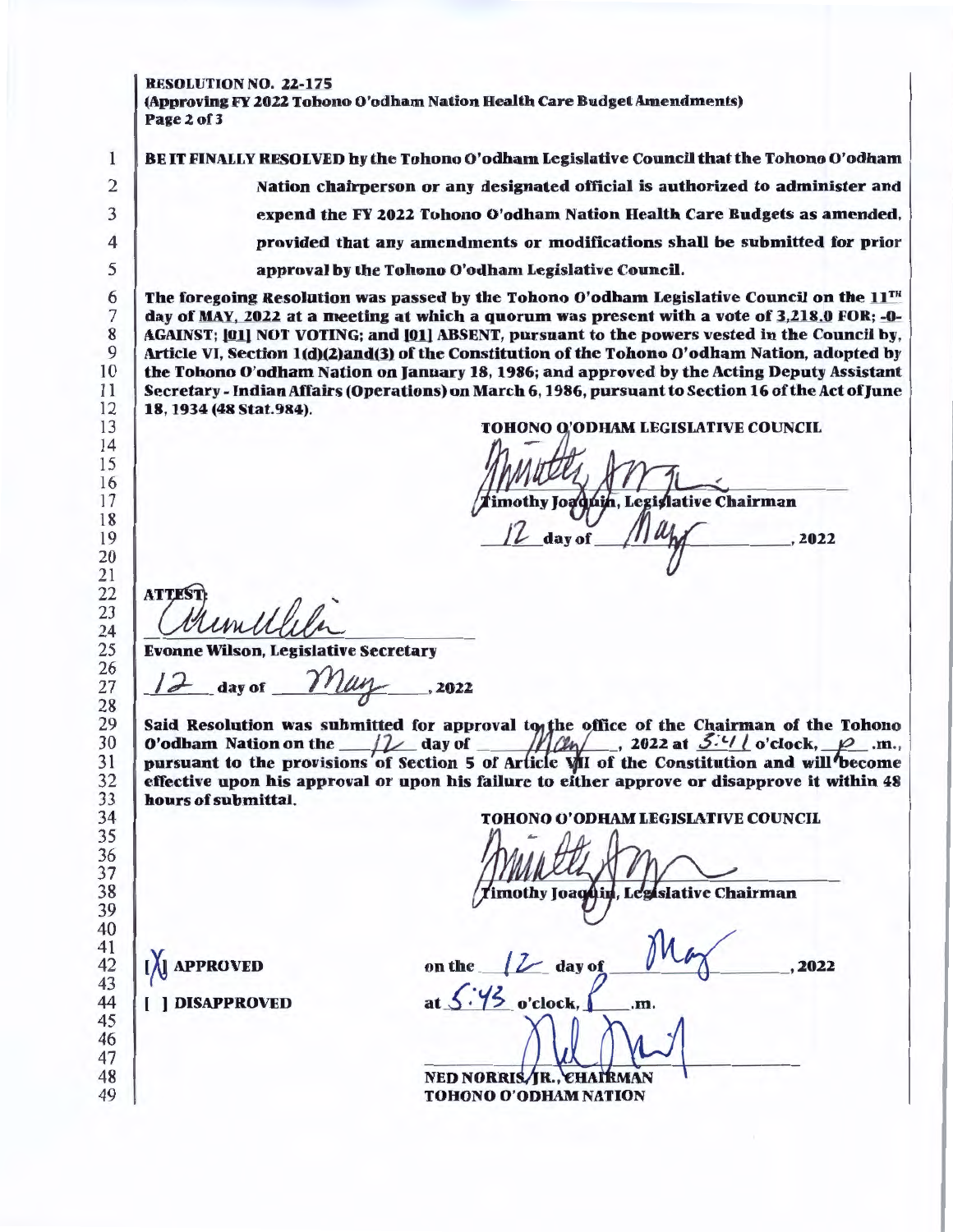#### RESOLUTION NO. 22-175 (Approving FY 2022 Tohono O'odham Nation Health Care Budget Amendments) Page 3 of 3

 

<sup>1</sup><br>
<sup>2</sup><br>
<sup>3</sup><br>
<sup>4</sup><br>
<sup>5</sup><br>
<del><sup>5</sup></del><br> *Cuttuc to the Legislative Secretary*<br>
<sup>1</sup><br> *Cuttuc to the legislative Secretary***<br>
<sup>7</sup>** 

7 Evonne Wilson, Legislative Secretary